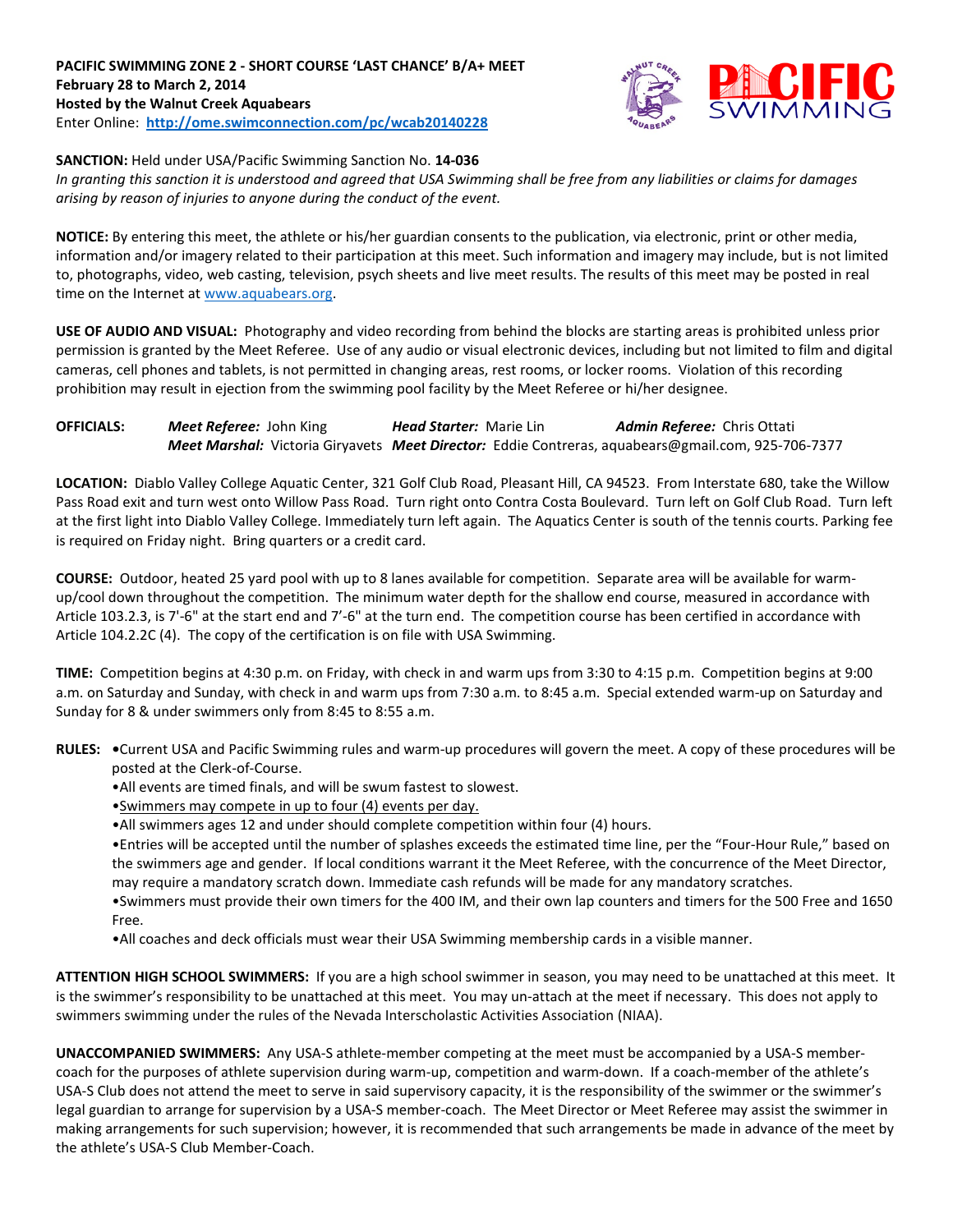**RACING STARTS:** Swimmers must be certified by a USA-S member-coach as being proficient in performing a racing start, or must start the race in the water. It is the responsibility of the swimmer or the swimmer's legal guardian to ensure compliance with this requirement.

**RESTRICTIONS:** •Smoking and the use of other tobacco products is prohibited at Diablo Valley College.

•Sale and use of alcoholic beverages is prohibited at Diablo Valley College.

•No glass containers are allowed in the meet venue. No propane heater is permitted except for snack bar/meet operations. •All shelters must be properly secured.

•Except where venue facilities require otherwise, changing into or out of swimsuits other than in locker rooms or other designated areas is not appropriate and is strongly discouraged.

**ELIGIBILITY:** •Swimmers must be current members of USA-S and enter their name and registration number on the meet entry card as they are shown on their Registration Card. If this is not done, it may be difficult to match the swimmer with the registration and times database. The meet host will check all swimmer registrations against the SWIMS database and if not found to be registered, the Meet Director shall accept the registration at the meet (a \$10 surcharge will be added to the regular registration fee). Duplicate registrations will be refunded by mail.

•Swimmers in the "A" Division must have met at least the listed "PC-A" time standard. Swimmers in the "B" Division must have met at least the listed "PC-B" time standard.

•No entry times slower than the listed "PC-B" time standard will be allowed. Entries with "NO TIME" will be REJECTED.

•Entry times submitted for this meet will be checked against a computer database and may be changed in accordance with Pacific Swimming Entry Time Verification Procedures.

•Disabled swimmers are welcome to attend this meet and should contact the Meet Director or Meet Referee regarding and special accommodations on entry times and seeding per Pacific Swimming policy.

•Swimmers 19 years of age and over may compete in the meet for time only, no awards. Such swimmers must have met standards for the 17-18 age group.

•The swimmer's age will be the age of the swimmer on the first day of the meet.

**ENTRY PRIORITY:** Meet entries will not be accepted any earlier then January 24, 2014. Entries from members of year round Zone 2 teams in good standing postmarked or entered online by 11:59 p.m. on January 31, 2014, will be given 1<sup>st</sup> priority acceptance. Entries from members of all Zone 2 teams in "good standing" (year round and seasonal) postmarked or entered online between 12:00 a.m. on February 1, 2014, and 11:59 p.m. on February 7, 2014, will be given  $2^{nd}$  priority acceptance. After February 7, 2014, all entries from Zone 2, all other Pacific LSC Zones, and other LSC's, either postmarked, entered online, or hand-delivered by the entry deadline will be considered in the order that they were received. **Swimmers who falsify their entry form by listing a team to which they are now legitimately associated will be rejected from the meet. Further, entry fees will not be refunded and they may be referred to the Pacific Swimming Review Committee for disciplinary action.**

**ENTRY FEES:** \$2.75 per event plus an \$8.00 participation fee per swimmer. Entries will be rejected if payment is not sent at time of request.

**ONLINE ENTRIES:** To enter online go to **<http://ome.swimconnection.com/pc/wcab20140228>** to receive an immediate entry confirmation. This method requires payment by credit card. Swim Connection LLC charges a processing fee for this service, equal to \$1 per swimmer plus 5% of the total Entry Fees. Please note that the processing fee is a separate fee from the Entry Fees. If you do not wish to pay the processing fee, enter the meet using a mail entry. **Entering online is a convenience, is completely voluntary, and is in no way required or expected of a swimmer by Pacific Swimming.** Online entries will be accepted through Wednesday, February 19, 2014.

**MAILED OR HAND DELIVERED ENTRIES**: Entries must be on the attached consolidated entry form. Forms must be filled out completely and printed clearly with swimmers best time. Entries must be postmarked by midnight, Monday, February 17, 2014 or hand delivered by 6:30 p.m. on Wednesday, February 19, 2014. No late entries will be accepted. No refunds will be made, except mandatory scratch downs. Requests for confirmation of receipt of entries should include a self-addressed envelope. Make check payable to: Walnut Creek Aquabears. Mail or hand-deliver entries to: WCAB Entries, 1374 Lupine Court, Concord, CA 94521.

**CHECK-IN:** The meet will be deck seeded. Swimmers must check-in at the Clerk-of-Course. Close of check-in for all individual events shall be no more than 60 minutes before the estimated time of the start of the first heat of the event. No event shall be closed more than 30 minutes before the scheduled start of the session. Swimmers who do not check in will not be seeded and will not be allowed to compete in that event.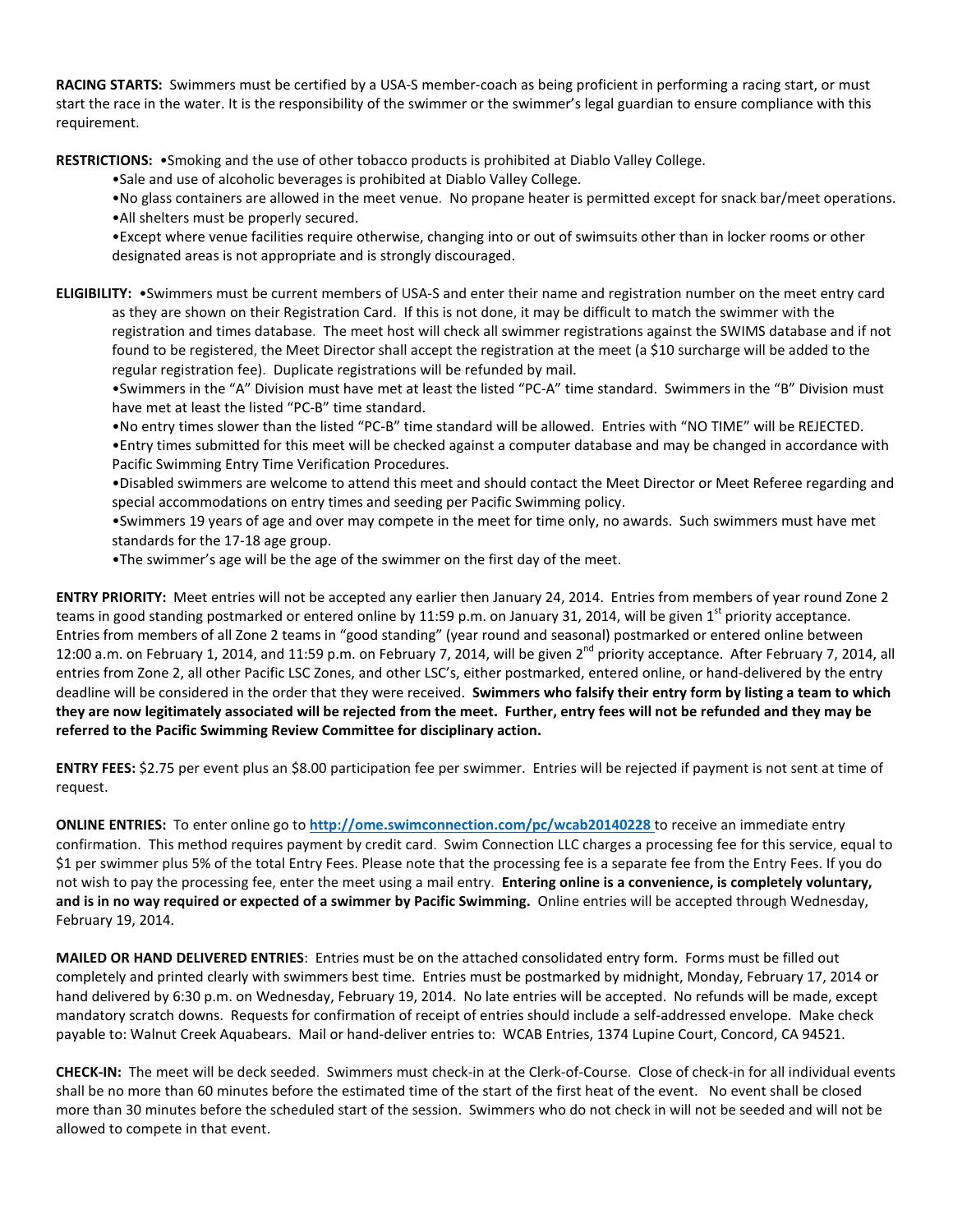**SCRATCHES:** Any swimmer not reporting for or competing in an individual timed final event shall not be penalized. Swimmers who must withdraw from an event after it is seeded are requested to inform the referee immediately.

**AWARDS:** The first 8 places will be awarded for 8 & UN, 11-12, 13-14, 15-16, 17-18 age groups. Ribbons will be awarded for B/A divisions. All PC-B swimmers achieving a PC-A time will be awarded a standard "A" medal, regardless of place achieved in the event. No awards given for swimmers 19 years of age and older. Note: Individuals awards must be picked up at the meet. We will not mail or distribute awards after the meet.

**ADMISSION:** Free. A meet program will be available for a reasonable price.

**REFRESHMENTS:** A snack bar serving hot breakfast, hot lunches, salads, and other nutritious items and beverages. Coaches and working officials will be provided lunch and refreshments. Hospitality will be served to timers and volunteers.

**MISCELLANEOUS:** No overnight parking is allowed. Facilities will not be provided after meet hours.

**MINIMUM OFFICIALS**: One-half hour before the scheduled start of each session, the Meet Referee shall conduct an inventory of Officials, and shall compare the number of entries against the number of Officials present representing each Team. Those Teams who have not provided sufficient Officials will be fine \$100 dollars per missing Official.

| Number of swimmers entered in | Number of trained and carded officials |
|-------------------------------|----------------------------------------|
| meet per team per day         | required                               |
| $1 - 10$                      |                                        |
| $11 - 25$                     |                                        |
| 26-50                         |                                        |
| $51 - 75$                     |                                        |
| 76-100                        |                                        |
| Every 20 swimmers over 100    | $1+$                                   |

#### **EVENT SUMMARY:**

|                            | 8 & Under    | $9 - 10$     | $11 - 12$     | $13 - 18$ |
|----------------------------|--------------|--------------|---------------|-----------|
|                            | 500 FR       | 500 FR       | 400 IM        | 400 IM    |
| <b>FRIDAY, FEBRUARY 28</b> |              |              | 500 FR        | 500 FR    |
|                            | 200 FR       | 200 FR       | <b>200 FR</b> | 200 FR    |
|                            | <b>25 FR</b> | 100 BR       | 100 BR        | 100 BR    |
|                            | 100 BR       | <b>50 BK</b> | <b>50 BK</b>  | 200 BK    |
|                            | <b>50 BK</b> | 100 FL       | 200 BK        | 100 FL    |
| <b>SATURDAY, MARCH 1</b>   | 25 BK        | 100 FR       | 100 FR        | 100 FR    |
|                            | 100 FL       | 100 IM       | 100 IM        |           |
|                            | 100 FR       |              |               |           |
|                            | 100 IM       |              |               |           |
|                            | 200 IM       | 200 IM       | 200 IM        | 200 IM    |
|                            | 50 FR        | 50 FR        | 50 FR         | 50 FR     |
|                            | 50 BR        | 50 BR        | 50 BR         | 200 BR    |
|                            | 25 BR        | 100 BK       | 200 BR        | 100 BK    |
| <b>SUNDAY, MARCH 2</b>     | 100 BK       | 50 FL        | 100 BK        | 200 FL    |
|                            | 50 FL        |              | 50 FL         | 1650 FR   |
|                            | 25 FL        |              | 200 FL        |           |
|                            |              |              | 1650 FR       |           |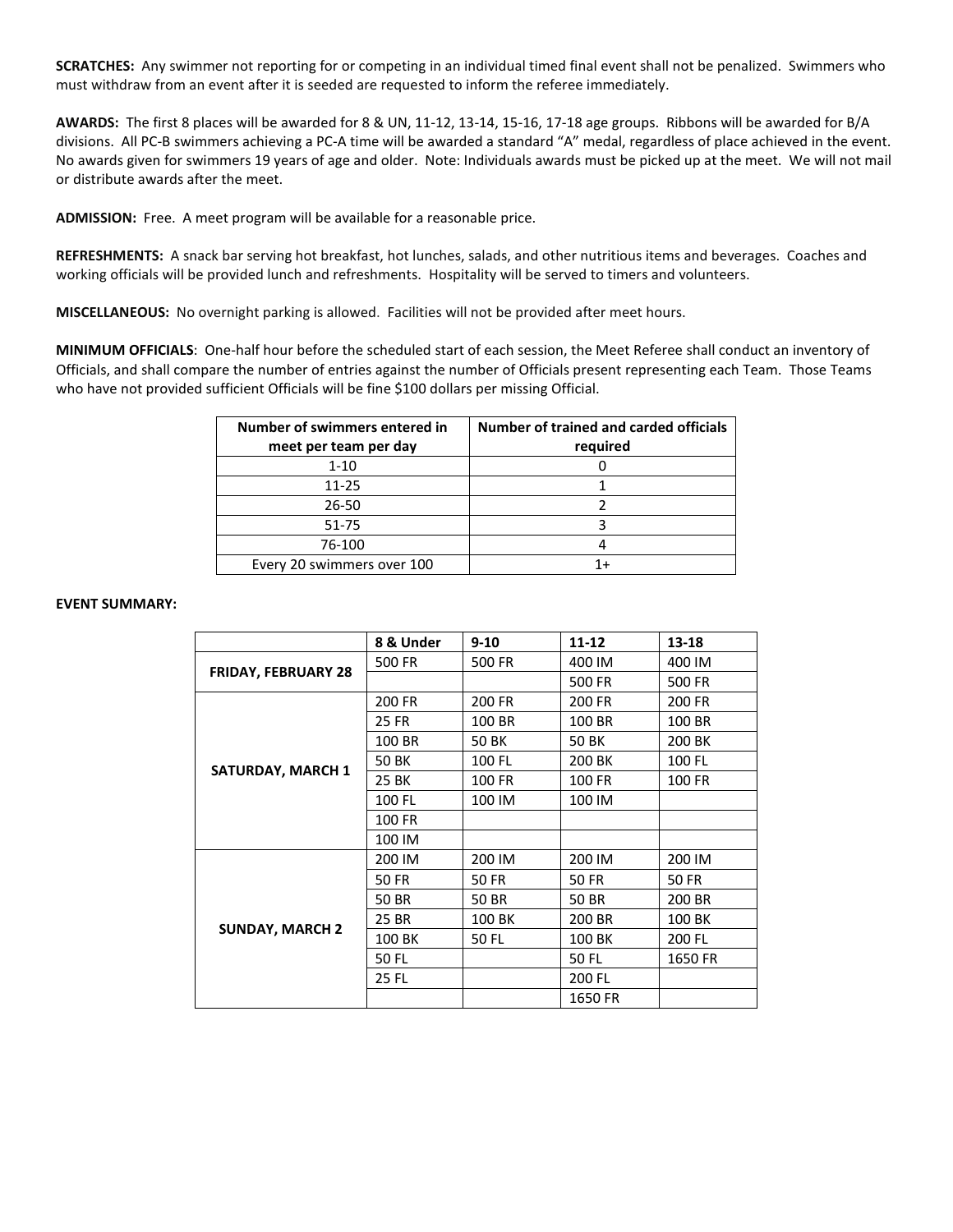### **EVENTS FOR FRIDAY, FEBRUARY 28, 2014**

| Girls Event # | <b>PC-A Time</b><br><b>Standard</b> | <b>Age Group</b>             | Event<br><b>Description</b> | <b>PC-A Time</b><br><b>Standard</b> | <b>Boys Event #</b> |
|---------------|-------------------------------------|------------------------------|-----------------------------|-------------------------------------|---------------------|
|               | 5:53.69                             | $11 - 12$                    |                             | 5:54.19                             |                     |
| $1*$          |                                     | $13 - 14$                    | 400 I.M.                    | $2*$                                |                     |
|               | 5:35.29                             | $15 - 16$                    |                             | 5:18.59                             |                     |
|               |                                     | $17 - 18$                    |                             |                                     |                     |
|               | 7:33.59                             | 10&Un                        |                             | 7:33.59                             |                     |
| $3**$         | 6:23.39                             | $11 - 12$                    |                             | 6:21.19                             |                     |
|               |                                     | $13 - 14$<br><b>500 Free</b> |                             | 5:51.29                             | $4***$              |
|               | 6:02.89                             | $15 - 16$                    |                             | 5:47.19                             |                     |
|               |                                     | 17-18                        |                             |                                     |                     |

\*Swimmers must have the PC-A Time Standard to swim the 400 I.M. Swimmers must provide their own timers for the 400 I.M. \*\*Swimmers must have the PC-A Time Standard to swim the 500 Free. Swimmers must provide their own timers and lap timers for the 500 Free. These events will be swum together, but awarded separately. The 400 I.M. and the 500 Free will be swum alternating girls and boys heats.

**EVENTS FOR SATURDAY, MARCH 1, 2014**

| <b>Girls Event #</b> | <b>PC-B Time</b><br><b>Standard</b> | <b>PC-A Time</b><br><b>Standard</b> | <b>Age Group</b> | Event<br><b>Description</b> | <b>PC-B Time</b><br><b>Standard</b> | <b>PC-A Time</b><br><b>Standard</b> | <b>Boys Event #</b> |  |
|----------------------|-------------------------------------|-------------------------------------|------------------|-----------------------------|-------------------------------------|-------------------------------------|---------------------|--|
| 5                    | 2:44.29                             | 2:29.39                             | $11 - 12$        | 200 Free                    | 2:43.39                             | 2:28.49                             | 6                   |  |
| $\overline{7}$       | 3:07.59                             | 2:50.49                             | 10 & Under       | 200 Free                    | 3:08.89                             | 2:51.69                             | 8                   |  |
|                      |                                     |                                     | $13 - 14$        |                             | 2:23.99                             | 2:10.89                             |                     |  |
| 9                    | 2:29.39                             | 2:15.89                             | $15 - 16$        | 200 Free                    |                                     |                                     | 10                  |  |
|                      |                                     |                                     | $17 - 18$        |                             | 2:18.49                             | 2:05.89                             |                     |  |
| 11                   | 23.49                               | 19.49                               | 8 & Under        | 25 Free                     | 23.49                               | 19.49                               | 12                  |  |
| 13                   | 1:51.89                             | 1:41.69                             | 10 & Under       | 100 Breast                  | 1:53.99                             | 1:43.69                             | 14                  |  |
| 15                   | 1:35.89                             | 1:27.09                             | $11 - 12$        | 100 Breast                  | 1:37.39                             | 1:28.59                             | 16                  |  |
|                      |                                     | $13 - 14$                           |                  |                             | 1:25.89                             | 1:18.09                             |                     |  |
| 17                   | 1:30.29                             | 1:22.09                             | $15 - 16$        | 100 Breast                  |                                     |                                     | 18                  |  |
|                      |                                     |                                     | $17 - 18$        |                             | 1:23.59                             | 1:15.99                             |                     |  |
| 19                   | 39.89                               | 36.29                               | $11 - 12$        | 50 Back                     | 40.29                               | 36.59                               | 20                  |  |
| 21                   | 45.69                               | 41.59                               | $9 - 10$         | 50 Back                     | 45.69                               | 41.59                               | 22                  |  |
| 23                   | 1:02.99                             | 51.99                               | 8 & Under        | 50 Back                     | 1:10.19                             | 57.99                               | 24                  |  |
| 25                   | 2:50.99                             |                                     | $13 - 14$        |                             | 2:52.99                             | 2:37.19                             |                     |  |
|                      |                                     | 2:35.39                             | $15 - 16$        | 200 Back                    |                                     |                                     | 26                  |  |
|                      |                                     |                                     | $17 - 18$        |                             | 2:51.69                             | 2:35.99                             |                     |  |
| 27                   | 3:05.29                             | 2:48.49                             | $11 - 12$        | 200 Back                    | 3:04.09                             | 2:47.39                             | 28                  |  |
| 29                   | 28.49                               | 23.49                               | 8 & Under        | 25 Back                     | 31.49                               | 25.99                               | 30                  |  |
| 31                   | 1:44.49                             | 1:34.99                             | 10 & Under       | <b>100 Fly</b>              | 1:44.49                             | 1:34.99                             | 32                  |  |
|                      | 1:17.89                             |                                     | $13 - 14$        |                             | 1:14.59                             | 1:07.79                             |                     |  |
| 33                   |                                     | 1:10.79                             | $15 - 16$        | 100 Fly                     |                                     |                                     | 34                  |  |
|                      |                                     |                                     | $17 - 18$        |                             | 1:11.19                             | 1:04.69                             |                     |  |
| 35                   | 1:24.89                             | 1:17.19                             | $11 - 12$        | 100 Fly                     | 1:26.99                             | 1:18.99                             | 36                  |  |
| 37                   | 2:00.99                             | 1:39.99                             | 8 & Under        | 100 Free                    | 2:00.99                             | 1:39.99                             | 38                  |  |
| 39                   | 1:24.99                             | 1:17.19                             | $9 - 10$         | 100 Free                    | 1:25.49                             | 1:17.69                             | 40                  |  |
| 41                   | 1:13.99                             | 1:07.29                             | $11 - 12$        | 100 Free                    | 1:13.29                             | 1:06.59                             | 42                  |  |
|                      |                                     |                                     | $13 - 14$        |                             | 1:05.69                             | 59.69                               |                     |  |
| 43                   | 1:08.99                             | 1:02.69                             | $15 - 16$        | 100 Free                    |                                     |                                     | 44                  |  |
|                      |                                     |                                     | $17 - 18$        |                             | 1:02.99                             | 57.29                               |                     |  |
| 45                   | 1:25.39                             | 1:17.59                             | $11 - 12$        | 100 I.M.                    | 1:26.09                             | 1:18.29                             | 46                  |  |
| 47                   | 1:37.29                             | 1:28.39                             | $9 - 10$         | 100 I.M.                    | 1:38.59                             | 1:29.69                             | 48                  |  |
| 49                   | 2:12.29                             | 1:49.29                             | 8 & Under        | 100 I.M.                    | 2:12.29                             | 1:49.29                             | 50                  |  |

13-18 events will be swum together but awarded separately as 13-14, and 15-18.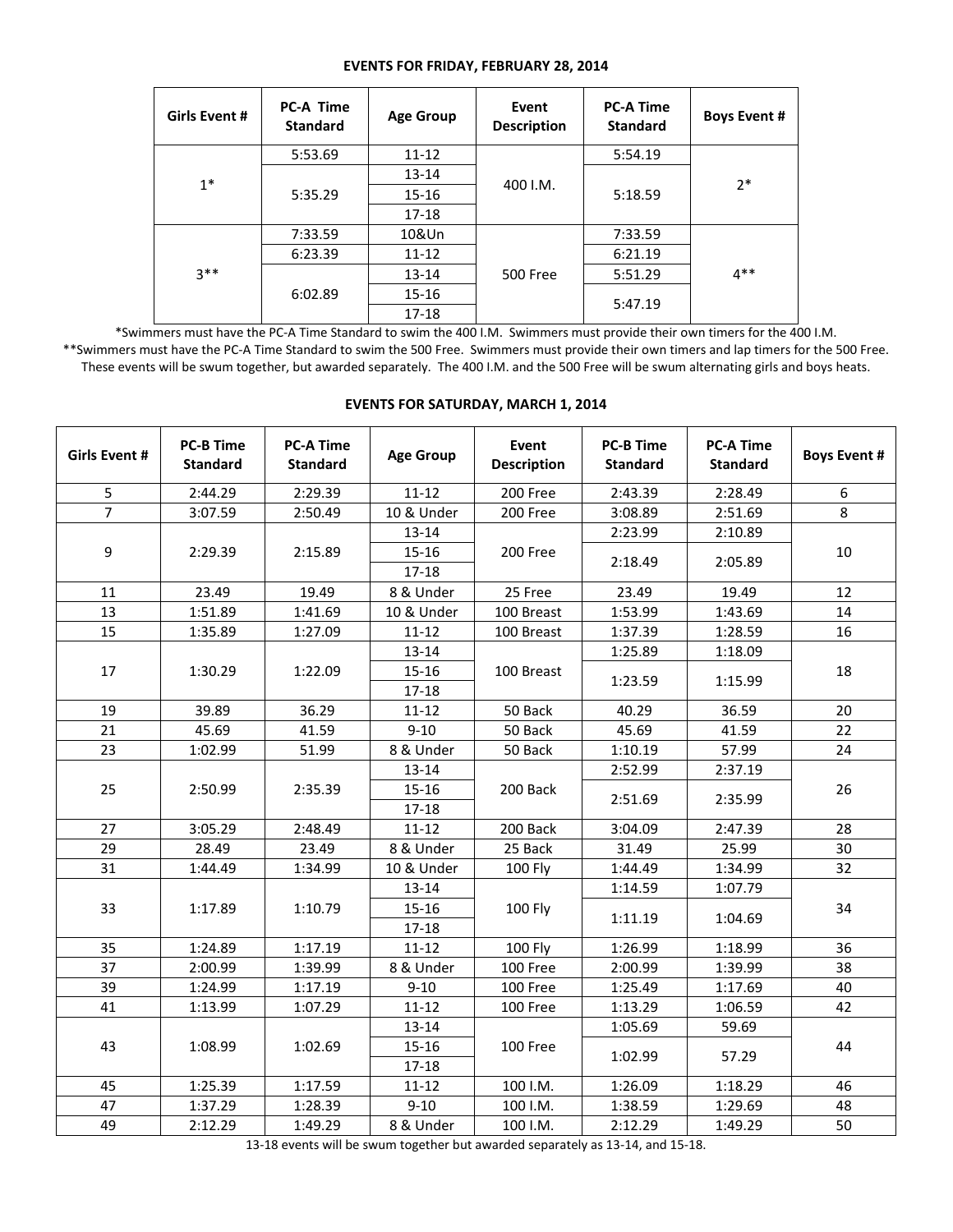### **EVENTS FOR SUNDAY, MARCH 2, 2014**

| Girls Event # | <b>PC-B Time</b><br><b>Standard</b> | <b>PC-A Time</b><br><b>Standard</b> | <b>Age Group</b> | Event<br><b>Description</b> | <b>PC-B Time</b><br><b>Standard</b> | <b>PC-A Time</b><br><b>Standard</b> | <b>Boys Event #</b> |  |
|---------------|-------------------------------------|-------------------------------------|------------------|-----------------------------|-------------------------------------|-------------------------------------|---------------------|--|
| 51            | 3:30.29                             | 3:11.19                             | 10 & Under       | 200 I.M.                    | 3:30.59                             | 3:11.49                             | 52                  |  |
| 53            | 3:00.29                             | 2:43.99                             | $11 - 12$        | 200 I.M.                    | 3:05.39                             | 2:48.59                             | 54                  |  |
|               |                                     |                                     | $13 - 14$        |                             | 2:42.79                             | 2:27.99                             |                     |  |
| 55            | 2:50.79                             | 2:35.29                             | 15-16            | 200 I.M.                    |                                     |                                     | 56                  |  |
|               |                                     |                                     | $17 - 18$        |                             | 2:38.49                             | 2:24.09                             |                     |  |
| 57            | 53.29                               | 43.99                               | 8 & Under        | 50 Free                     | 53.29                               | 43.99                               | 58                  |  |
| 59            | 38.49                               | 34.99                               | $9 - 10$         | 50 Free                     | 38.79                               | 35.29                               | 60                  |  |
| 61            | 33.89                               | 30.79                               | $11 - 12$        | 50 Free                     | 33.59                               | 30.59                               | 62                  |  |
|               |                                     |                                     | $13 - 14$        |                             | 29.99                               | 27.29                               |                     |  |
| 63            | 31.69                               | 28.79                               | $15 - 16$        | 50 Free                     |                                     |                                     | 64                  |  |
|               |                                     |                                     | $17 - 18$        |                             | 29.09                               | 26.49                               |                     |  |
| 65            | 44.39                               | 40.39                               | $11 - 12$        | 50 Breast                   | 45.49                               | 41.39                               | 66                  |  |
| 67            | 50.49                               | 45.89                               | $9 - 10$         | 50 Breast                   | 51.89                               | 47.19                               | 68                  |  |
| 69            | 1:10.19                             | 57.99                               | 8 & Under        | 50 Breast                   | 1:06.59                             | 54.99                               | 70                  |  |
|               | 3:13.59                             |                                     | $13 - 14$        |                             | 3:05.09                             | 2:48.29                             |                     |  |
| 71            |                                     | 2:55.99                             | $15 - 16$        | 200 Breast                  |                                     |                                     | 72                  |  |
|               |                                     |                                     | $17 - 18$        |                             |                                     |                                     |                     |  |
| 73            | 3:46.29                             | 3:07.59                             | $11 - 12$        | 200 Breast                  | 3:26.69                             | 3:07.89                             | 74                  |  |
| 75            | 31.49                               | 25.99                               | 8 & Under        | 25 Breast                   | 27.39                               | 22.59                               | 76                  |  |
| 77            | 1:38.99                             | 1:29.99                             | 10 & Under       | 100 Back                    | 1:40.99                             | 1:31.79                             | 78                  |  |
| 79            | 1:25.49                             | 1:17.79                             | $11 - 12$        | 100 Back                    | 1:26.09                             | 1:18.29                             | 80                  |  |
|               | 1:18.59                             | 1:11.49                             | 13-14            |                             | 1:15.99                             | 1:09.09                             |                     |  |
| 81            | 1:18.49                             | 1:11.39                             | $15 - 16$        | 100 Back                    | 1:15.39                             | 1:08.59                             | 82                  |  |
|               |                                     |                                     | $17 - 18$        |                             |                                     |                                     |                     |  |
| 83            | 1:06.59                             | 54.99                               | 8 & Under        | 50 Fly                      | 1:06.59                             | 54.99                               | 84                  |  |
| 85            | 43.99                               | 39.99                               | $9 - 10$         | <b>50 Flv</b>               | 44.09                               | 39.99                               | 86                  |  |
| 87            | 37.69                               | 34.19                               | $11 - 12$        | <b>50 Fly</b>               | 38.39                               | 34.89                               | 88                  |  |
|               |                                     |                                     | $13 - 14$        |                             | 2:58.19                             | 2:41.99                             |                     |  |
| 89            | 3:02.89                             | 2:46.29                             | $15 - 16$        | 200 Fly                     | 2:47.19                             | 2:31.99                             | 90                  |  |
|               |                                     |                                     | $17-18$          |                             |                                     |                                     |                     |  |
| 91            | 3:09.99                             | 2:52.79                             | $11 - 12$        | <b>200 Fly</b>              | 3:14.79                             | 2:57.09                             | 92                  |  |
| 93            | 27.39                               | 22.59                               | 8 & Under        | 25 Fly                      | 27.39                               | 22.59                               | 94                  |  |
|               |                                     | 23:45.59                            | 11-12            |                             |                                     | 23:02.39                            |                     |  |
|               |                                     | 20:52.79                            | 13-14            |                             |                                     | 20:41.99                            |                     |  |
| 95            |                                     |                                     | $15 - 16$        | 1650 Free                   |                                     |                                     | 96                  |  |
|               |                                     | 20:51.19                            | $17-18$          |                             |                                     | 20:26.89                            |                     |  |

13-18 events will be swum together but awarded separately as 13-14, and 15-18.

\*\*Swimmers must have the PC-A Time Standard to swim the 1650 Free. Swimmers must provide their own timers and lap timers for the 1650 Free. Swimmers wishing to swim the 1000 Free may get an initial split in the 1650 Free. The 1650 Free will be swum alternating girls and boys heats.